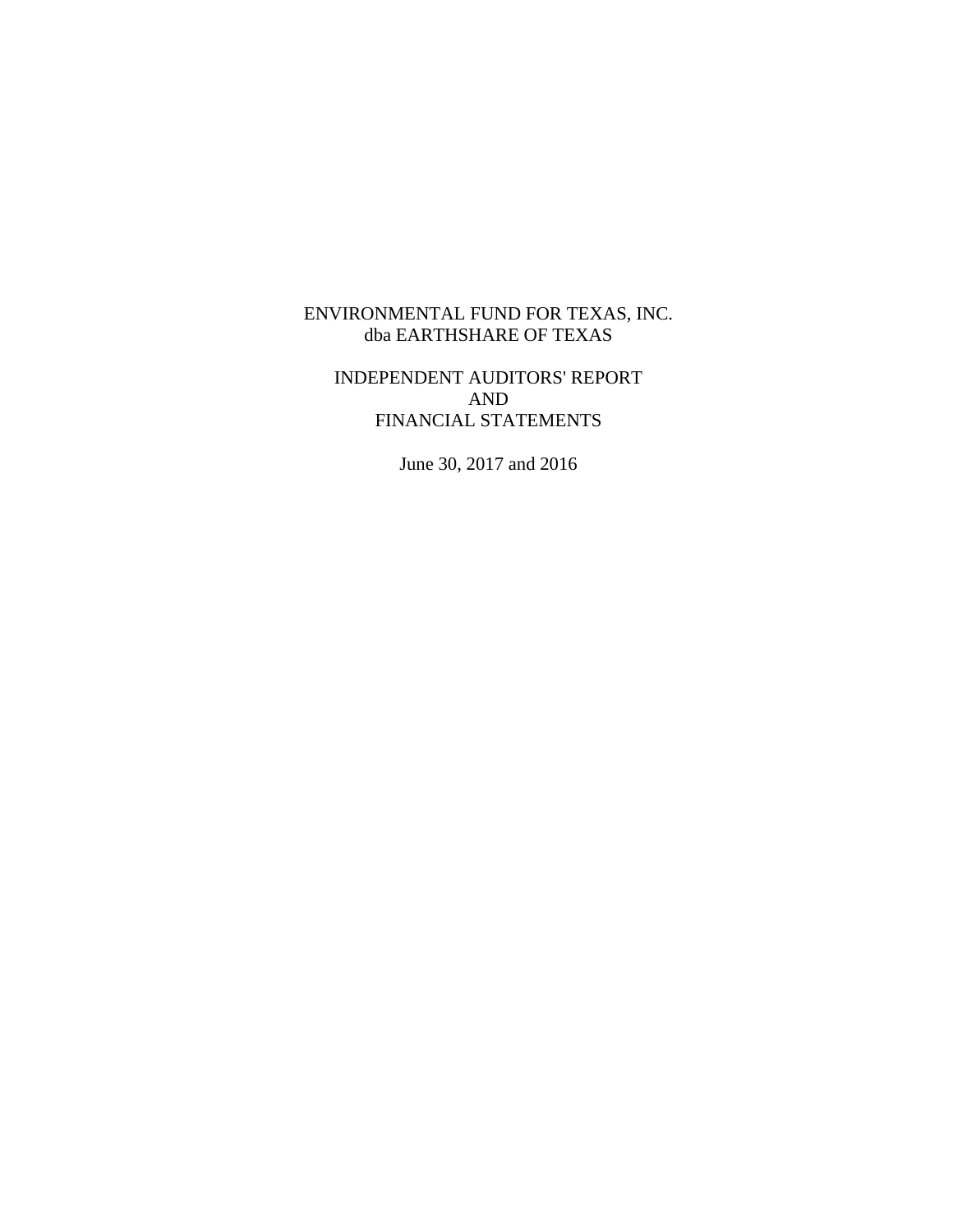## INDEPENDENT AUDITORS' REPORT AND FINANCIAL STATEMENTS

# June 30, 2017 and 2016

# INDEX TO FINANCIAL STATEMENTS

|                                                                                                                                                                                                                                | $1 - 2$ |
|--------------------------------------------------------------------------------------------------------------------------------------------------------------------------------------------------------------------------------|---------|
| Statements of Financial Position 2000 and 2000 and 3000 and 3000 and 3000 and 3000 and 3000 and 3000 and 3000 and 3000 and 3000 and 3000 and 3000 and 3000 and 3000 and 3000 and 3000 and 3000 and 3000 and 3000 and 3000 and  |         |
| Statements of Activities 14 Activities 2012 14 Activities 2013 14 Activities 2013 14 Activities 2013 14 Activities 2013 14 Activities 2013 14 Activities 2013 14 Activities 2013 14 Activities 2013 14 Activities 2013 14 Acti |         |
|                                                                                                                                                                                                                                | $5-6$   |
|                                                                                                                                                                                                                                |         |
|                                                                                                                                                                                                                                |         |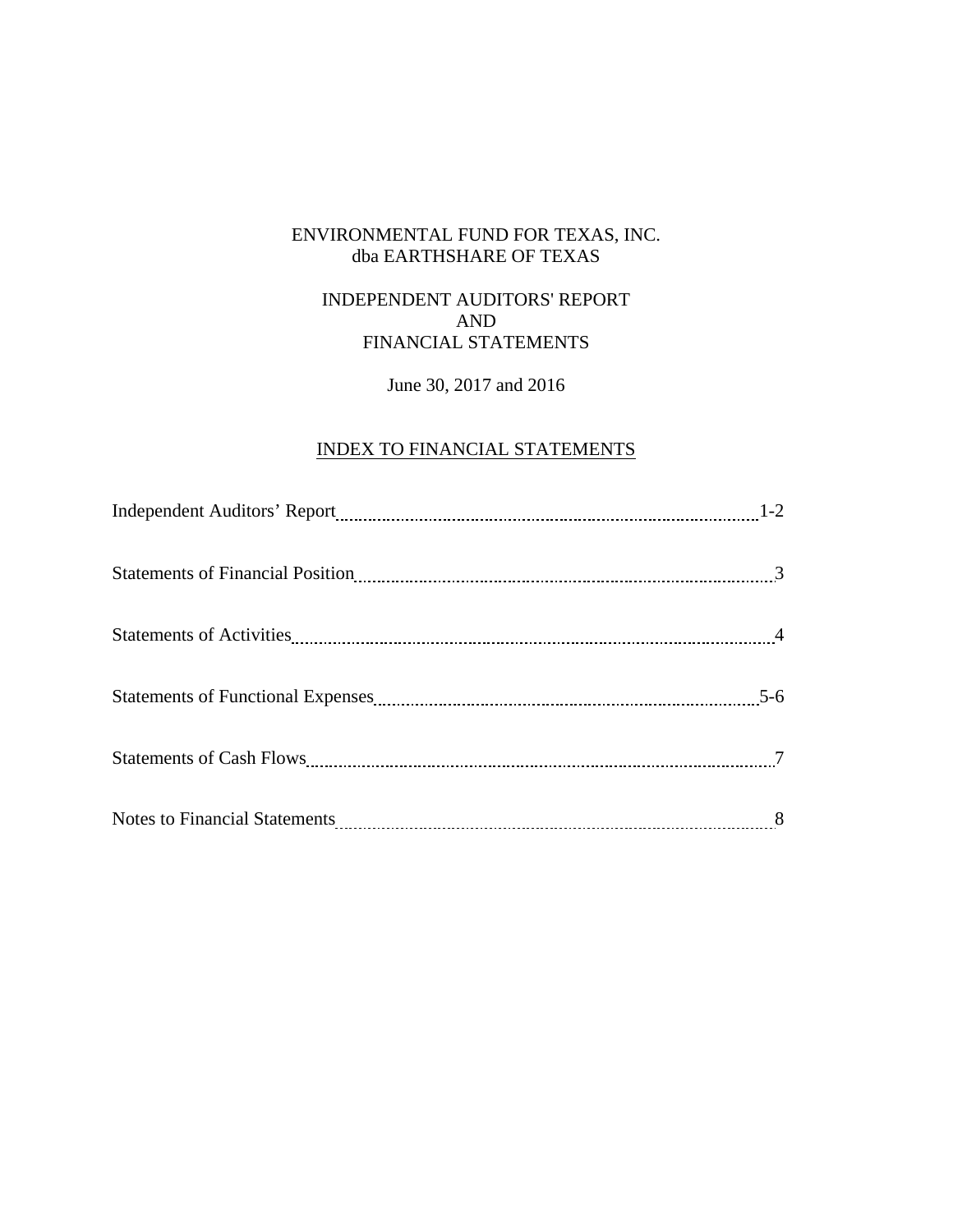# **Allman & Associates, Inc.**

 **CERTIFIED PUBLIC ACCOUNTANTS** 

9600 GREAT HILLS TRAIL SUITE 150W AUSTIN, TX 78759 (512) 502-3077 FAX: 888-512-7990 WWW.ALLMANCPAS.COM

#### INDEPENDENT AUDITORS' REPORT

To the Board of Directors Environmental Fund for Texas, Inc. dba Earthshare of Texas

We have audited the accompanying financial statements of Environmental Fund for Texas, Inc. dba EarthShare of Texas (a nonprofit corporation), which comprise the statement of financial position as of June 30, 2017, and the related statements of activities, functional expenses, and cash flows for the year then ended, and the related notes to the financial statements.

#### **Management's Responsibility for the Financial Statements**

Management is responsible for the preparation and fair presentation of these financial statements in accordance with accounting principles generally accepted in the United States of America; this includes the design, implementation, and maintenance of internal control relevant to the preparation and fair presentation of financial statements that are free from material misstatement, whether due to fraud or error.

#### **Auditors' Responsibility**

Our responsibility is to express an opinion on these financial statements based on our audit. We conducted our audit in accordance with auditing standards generally accepted in the United States of America. Those standards require that we plan and perform the audit to obtain reasonable assurance about whether the financial statements are free of material misstatement.

An audit involves performing procedures to obtain audit evidence about the amounts and disclosures in the financial statements. The procedures selected depend on the auditors' judgment, including the assessment of the risks of material misstatement of the financial statements, whether due to fraud or error. In making those risk assessments, the auditor considers internal control relevant to the entity's preparation and fair presentation of the financial statements in order to design audit procedures that are appropriate in the circumstances, but not for the purpose of expressing an opinion on the effectiveness of the entity's internal control. Accordingly, we express no such opinion. An audit also includes evaluating the appropriateness of accounting policies used and the reasonableness of significant accounting estimates made by management, as well as evaluating the overall presentation of the financial statements.

We believe that the audit evidence we have obtained is sufficient and appropriate to provide a basis for our audit opinion.

#### **Opinion**

In our opinion, the financial statements referred to above present fairly, in all material respects, the financial position of the Environmental Fund for Texas, Inc. dba EarthShare of Texas as of June 30, 2017, and the changes in its net assets and cash flows for the year then ended in accordance with accounting principles generally accepted in the United States of America.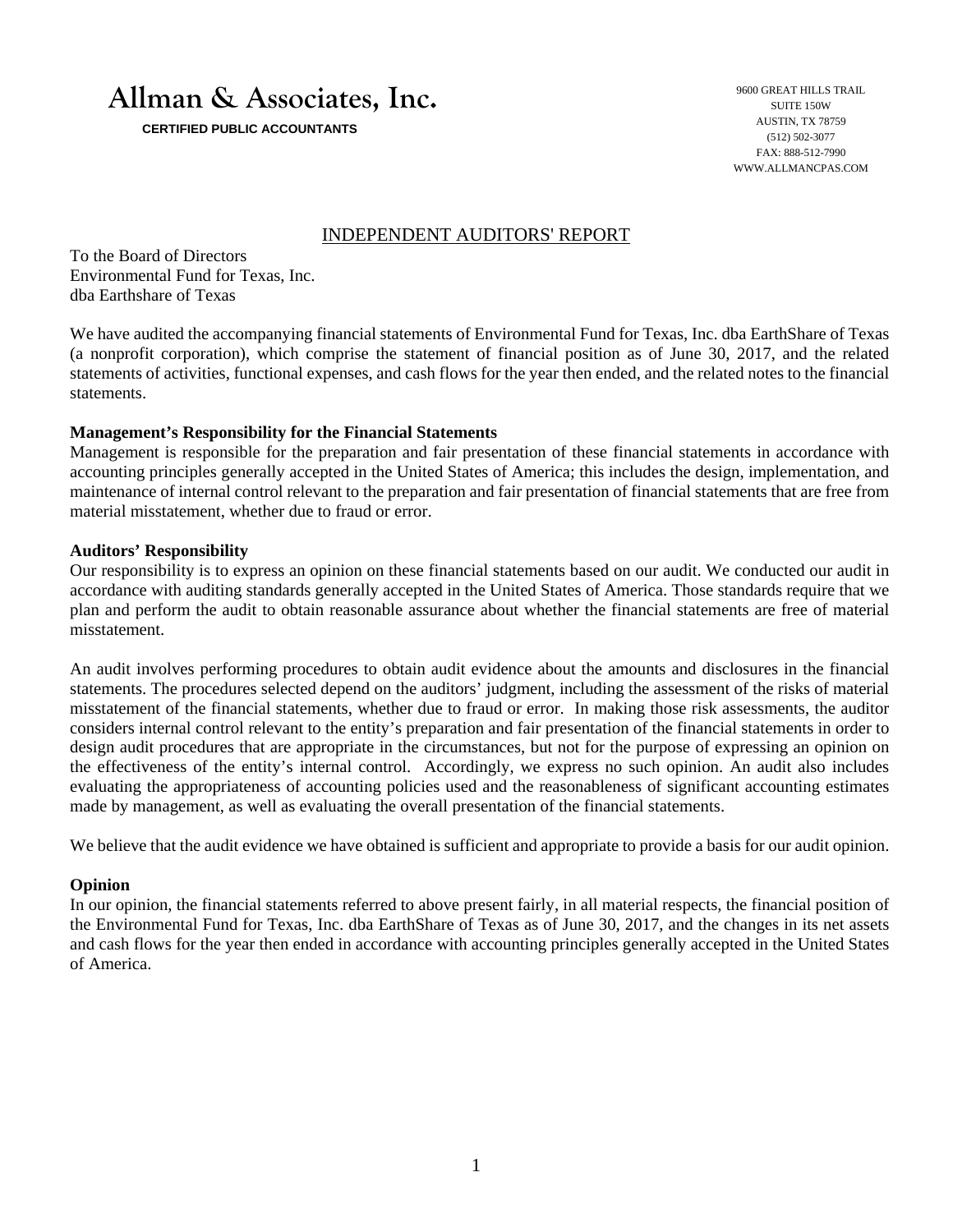

 **CERTIFIED PUBLIC ACCOUNTANTS** 

9600 GREAT HILLS TRAIL SUITE 150W AUSTIN, TX 78759 (512) 502-3077 FAX: 888-512-7990 WWW.ALLMANCPAS.COM

#### **Prior Period Financial Statements**

The financial statements of Environmental Fund for Texas, Inc. dba EarthShare of Texas as of June 30, 2016, were audited by other auditors whose report dated February 26, 2018, expressed an unmodified opinion on those financial statements.

Allman & Associato, Inc.

Austin, Texas December 12, 2018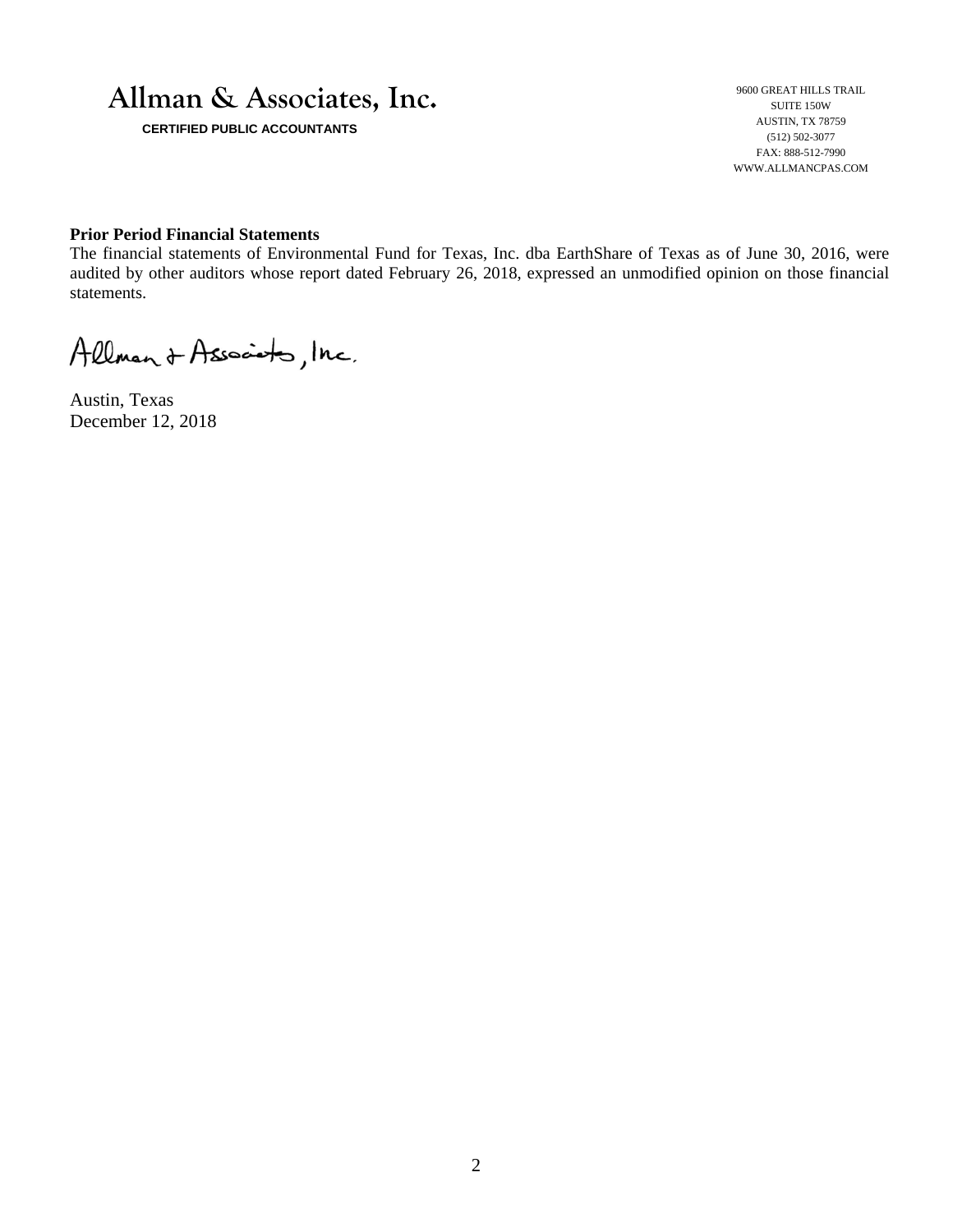## ENVIRONMENTAL FUND FOR TEXAS, INC. dba Earthshare of Texas

# STATEMENTS OF FINANCIAL POSITION

# June 30, 2017 and 2016

|                                                                  |           | 2017      |               | 2016      |
|------------------------------------------------------------------|-----------|-----------|---------------|-----------|
| <b>Assets</b>                                                    |           |           |               |           |
| <b>Current Assets:</b>                                           |           |           |               |           |
| Cash and cash equivalents                                        | \$        | 828,942   | \$            | 834,673   |
| Pledges receivable                                               |           | 264,757   |               | 220,454   |
| Grants receivable                                                |           |           |               | 60,000    |
| Other receivables                                                |           | 215,363   |               |           |
| Membership dues receivable                                       |           | 169,916   |               | 31,247    |
| <b>Total current assets</b>                                      | 1,478,978 |           |               | 1,146,374 |
| Property and equipment, net                                      |           |           |               |           |
| <b>Total Assets</b>                                              |           | 1,478,978 |               | 1,146,374 |
| <b>Liabilities and Net Assets</b><br><b>Current Liabilities:</b> |           |           |               |           |
| Accounts payable                                                 | \$        | 4,664     | $\mathcal{S}$ | 3,263     |
| COACCC payable                                                   |           | 223,585   |               | 121,164   |
| Distributions payable                                            |           | 615,437   |               | 447,649   |
| Other campaigns payable                                          |           | 187,080   |               | 1,639     |
| <b>Total Current Liabilities</b>                                 |           | 1,030,766 |               | 573,715   |
| Net Assets:                                                      |           |           |               |           |
| Unrestricted net assets                                          |           | 443,634   |               | 508,539   |
| Temporarily restricted net assets                                |           | 4,578     |               | 64,120    |
| <b>Total Net Assets</b>                                          |           | 448,212   |               | 572,659   |
| <b>Total Liabilities and Net Assets</b>                          | \$        | 1,478,978 | \$            | 1,146,374 |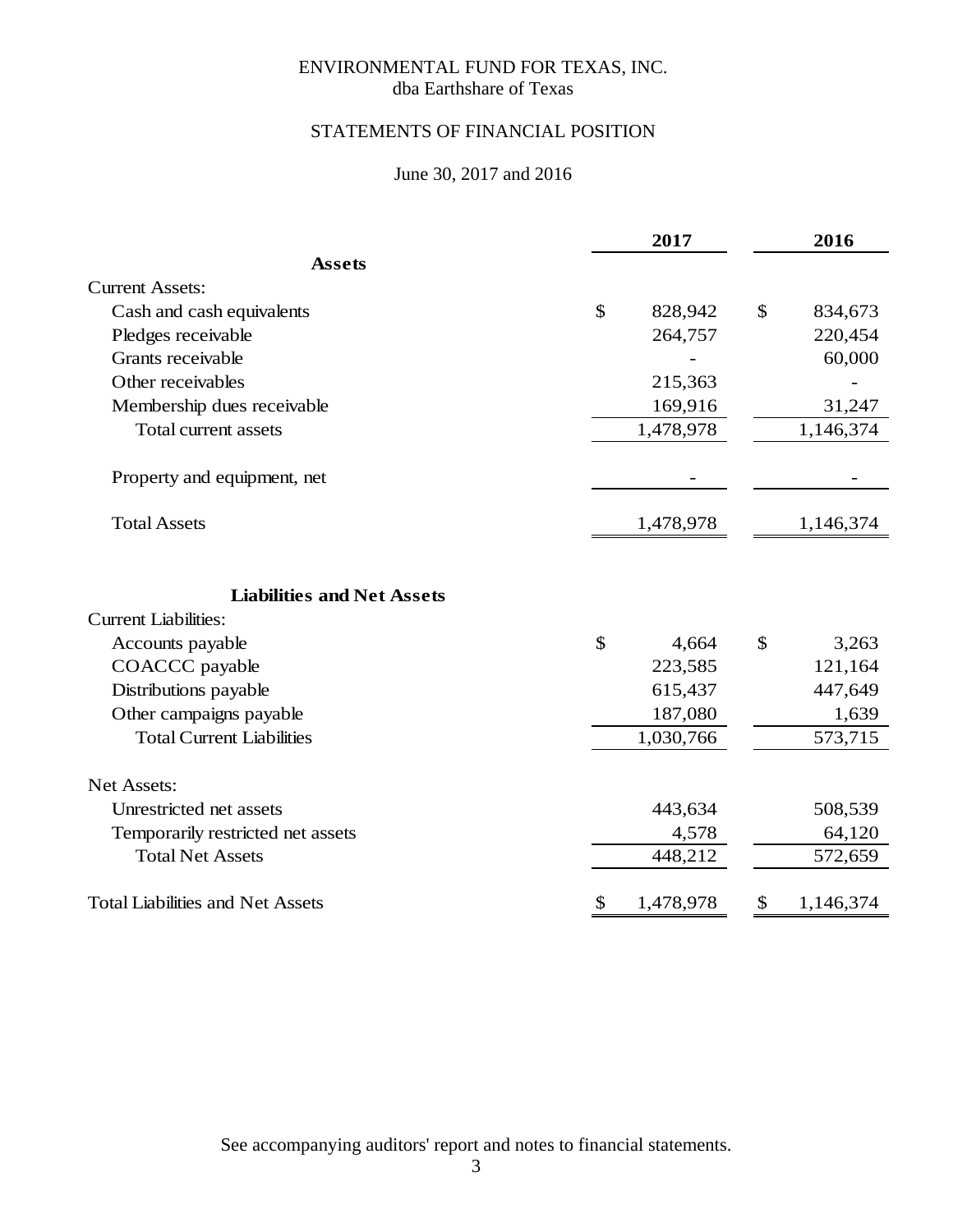## ENVIRONMENTAL FUND FOR TEXAS, INC. dba Earthshare of Texas

# STATEMENTS OF ACTIVITIES

# For The Years Ended June 30, 2017 and 2016

|                                                    | 2017 |            | 2016 |            |
|----------------------------------------------------|------|------------|------|------------|
| <b>Changes in Unrestricted Net Assets</b>          |      |            |      |            |
| Amounts raised in campaigns                        |      |            |      |            |
| Gross campaign pledges                             | \$   | 464,357    | \$   | 470,602    |
| Plus: Prior year campaign closeout                 |      |            |      | 101,986    |
| Less: Uncollectible pledges                        |      | (70,053)   |      | (71, 176)  |
| Less: Designated to specific organizations         |      | (343,800)  |      | (403, 536) |
| Public support designated to EarthShare of Texas   |      | 50,504     |      | 97,876     |
| Revenue and support                                |      |            |      |            |
| Public support designated to EarthShare of Texas   |      | 50,504     |      | 97,876     |
| Membership dues                                    |      | 161,500    |      | 170,477    |
| Cause campaign revenue                             |      | 480,000    |      | 171,000    |
| Management fee revenue                             |      | 40,363     |      | 52,230     |
| Grants                                             |      | 25,000     |      | 25,000     |
| Contributions income                               |      | 3,714      |      | 5,394      |
| In-kind revenue                                    |      | 32,500     |      | 22,185     |
| Other income                                       |      | 463        |      | 1,440      |
| Interest income                                    |      | 220        |      | 234        |
| Assets released from restriction                   |      | 59,543     |      | 56,810     |
| <b>Total Support and Revenue</b>                   |      | 853,807    |      | 602,646    |
| Expenses                                           |      |            |      |            |
| Program services                                   |      |            |      |            |
| Campaign management                                |      | 830,694    |      | 491,637    |
| Supporting services                                |      |            |      |            |
| Management and general                             |      | 87,173     |      | 77,714     |
| Fundraising                                        |      | 844        |      | 10,257     |
| Total supporting services                          |      | 88,017     |      | 87,971     |
| <b>Total Expenses</b>                              |      | 918,711    |      | 579,608    |
| Increase (Decrease) in unrestricted net assets     |      | (64,904)   |      | 23,038     |
| <b>Change in Temporarily Restricted Net Assets</b> |      |            |      |            |
| Assets released from restriction                   |      | (59, 543)  |      | (56, 810)  |
| Decrease in temporarily restricted net assets      |      | (59, 543)  |      | (56, 810)  |
| Total increase (decrease) in net assets            |      | (124, 447) |      | (33, 772)  |
| Net assets, beginning of year                      |      | 572,659    |      | 606,431    |
| Net assets, end of year                            | \$   | 448,212    | \$   | 572,659    |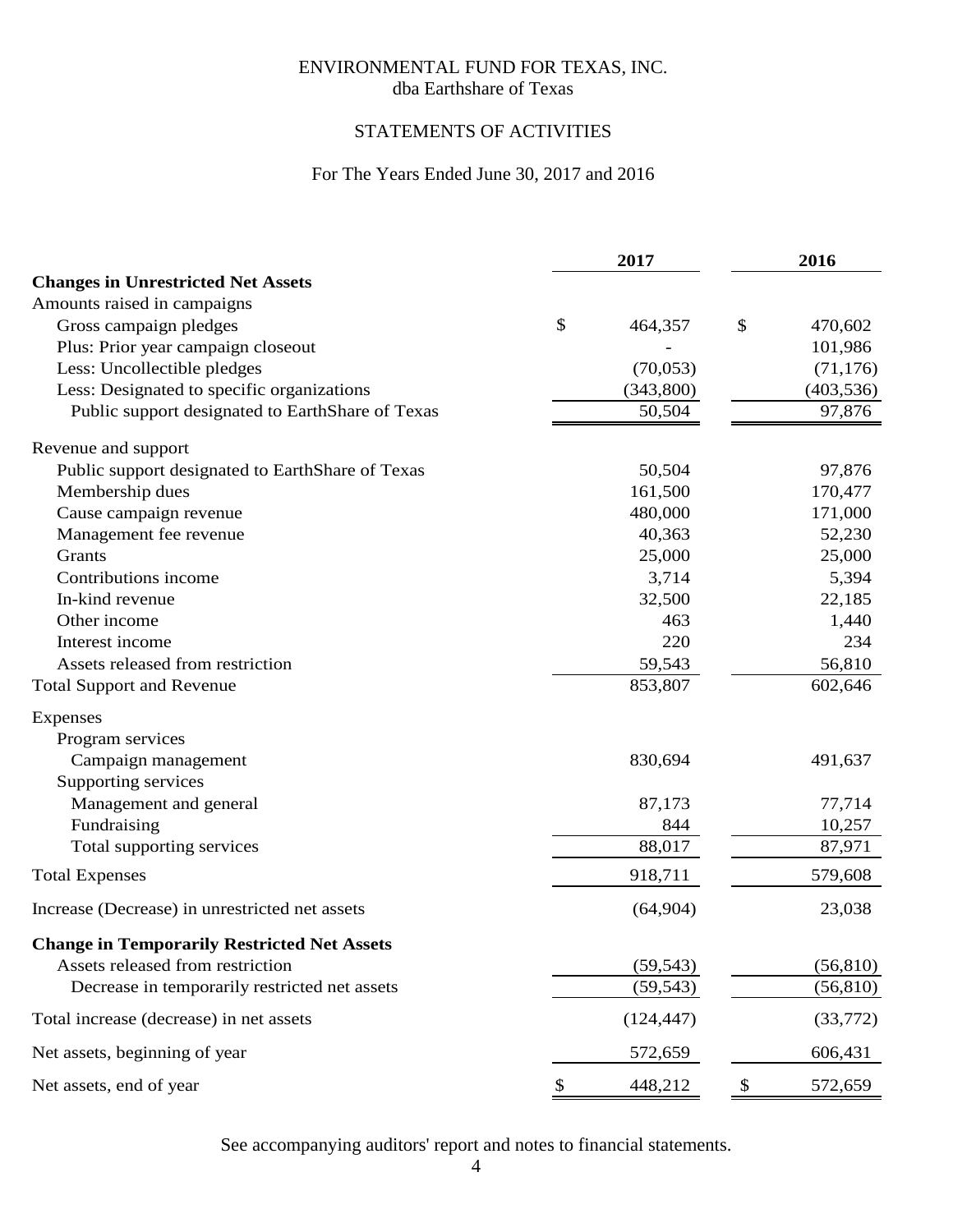#### STATEMENT OF FUNCTIONAL EXPENSES

# Year Ended June 30, 2017

|                                        | Program         |               | <b>Management</b>        |                    |               |
|----------------------------------------|-----------------|---------------|--------------------------|--------------------|---------------|
|                                        | <b>Services</b> |               | and General              | <b>Fundraising</b> | <b>Total</b>  |
| <b>EXPENSES</b>                        |                 |               |                          |                    |               |
| Wages and benefits                     | \$<br>224,374   | $\mathsf{\$}$ | 21,273                   | \$                 | \$<br>245,647 |
| Advertising and promotion              | 1,231           |               | $\overline{\phantom{a}}$ |                    | 1,231         |
| Affiliation fee                        | 13,388          |               |                          |                    | 13,388        |
| Bank charges                           | 2,448           |               |                          |                    | 2,448         |
| Campaign fundraising fees and expenses | 9,221           |               |                          |                    | 9,221         |
| Distributions to members               | 50,504          |               |                          |                    | 50,504        |
| Dues and subscriptions                 | 2,059           |               |                          |                    | 2,059         |
| Insurance                              | 1,921           |               | 506                      | 101                | 2,528         |
| In-kind expenses                       | 29,685          |               | 2,815                    |                    | 32,500        |
| Non-campaign expense                   | 480,000         |               |                          |                    | 480,000       |
| Office expense                         | 885             |               | 2,729                    | 47                 | 3,661         |
| Postage and shipping                   | 968             |               |                          |                    | 968           |
| Printing and reproduction              | 1,741           |               | 458                      | 92                 | 2,291         |
| Professional services                  |                 |               | 54,201                   |                    | 54,201        |
| Repairs and maintenance                | 960             |               | 253                      | 51                 | 1,264         |
| Special events                         | 927             |               |                          | 232                | 1,159         |
| Supplies                               | 1,804           |               | 475                      | 95                 | 2,374         |
| Telephone                              | 2,899           |               | 763                      | 153                | 3,815         |
| Travel                                 | 5,679           |               | 3,700                    | 73                 | 9,452         |
|                                        | \$<br>830,694   | \$            | 87,173                   | \$<br>844          | \$<br>918,711 |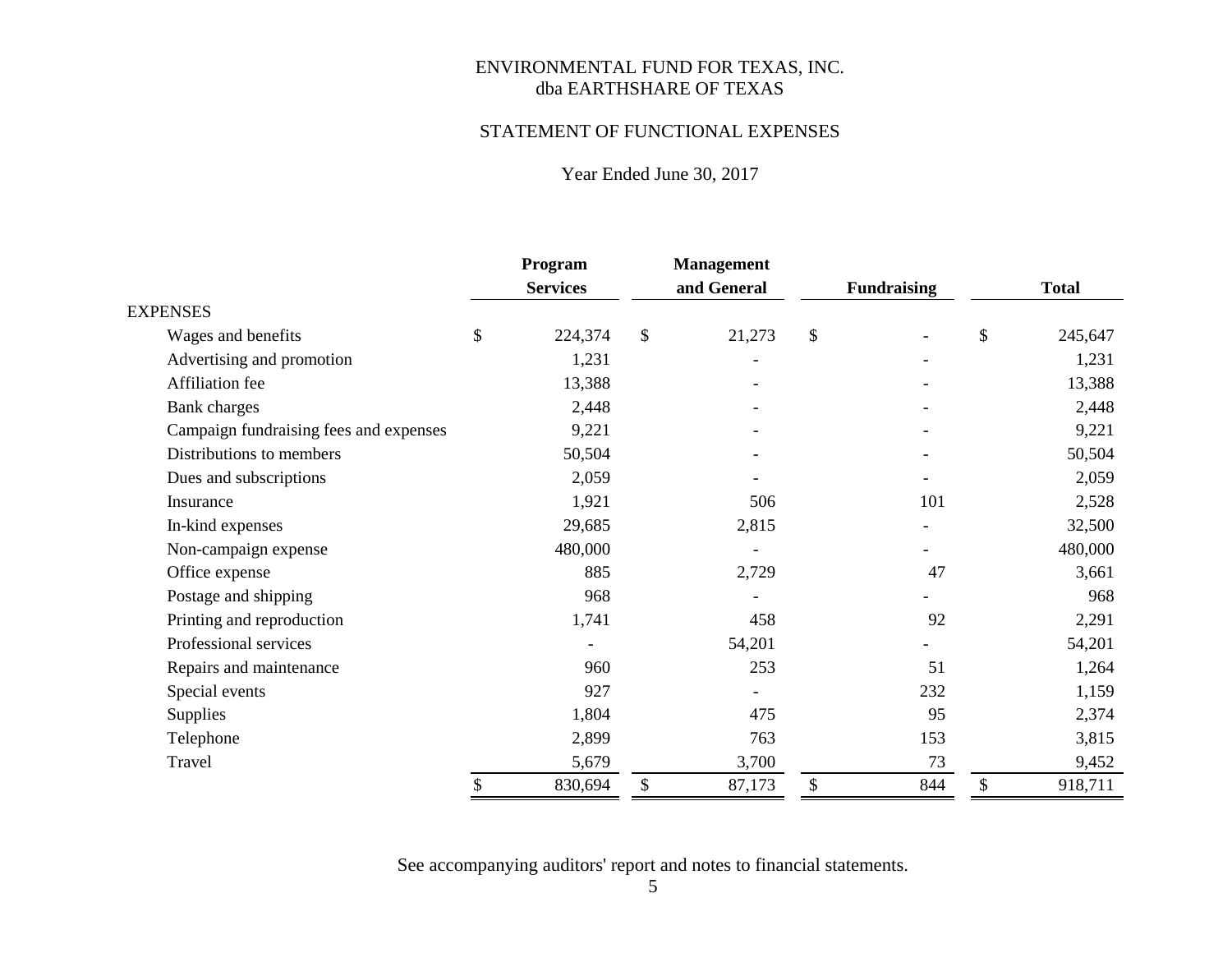#### STATEMENT OF FUNCTIONAL EXPENSES

# Year Ended June 30, 2016

|                                        | Program         | Management   |                    |               |
|----------------------------------------|-----------------|--------------|--------------------|---------------|
|                                        | <b>Services</b> | and General  | <b>Fundraising</b> | <b>Total</b>  |
| \$<br><b>EXPENSES</b>                  |                 | \$           | $\mathcal{S}$      | $\mathcal{S}$ |
| Salaries and taxes                     | 151,813         | 39,951       | 7,990              | 199,754       |
| Advertising and promotion              | 75              |              |                    | 75            |
| Affiliation fee                        | 23,118          |              |                    | 23,118        |
| <b>Bank</b> charges                    | 561             |              |                    | 561           |
| Campaign fundraising fees and expenses | 6,769           | 1,781        | 356                | 8,906         |
| Depreciation                           | 238             | 63           | 13                 | 314           |
| Distributions to members               | 97,876          |              |                    | 97,876        |
| Dues and subscriptions                 | 820             |              |                    | 820           |
| Insurance                              | 1,417           | 373          | 75                 | 1,865         |
| In-kind expenses                       | 16,861          | 4,437        | 887                | 22,185        |
| Non-campaign expense                   | 171,000         |              |                    | 171,000       |
| Office expense                         | 3,345           | 880          | 176                | 4,401         |
| Pass-thru expenses                     | 1,940           |              |                    | 1,940         |
| Postage and shipping                   | 1,371           |              |                    | 1,371         |
| Printing and reproduction              | 2,436           | 641          | 128                | 3,205         |
| Professional services                  |                 | 26,430       |                    | 26,430        |
| Repairs and maintenance                | 721             | 190          | 38                 | 949           |
| <b>Supplies</b>                        | 1,724           | 454          | 91                 | 2,269         |
| Telephone                              | 2,812           | 740          | 148                | 3,700         |
| Travel                                 | 6,740           | 1,774        | 355                | 8,869         |
| \$                                     | 491,637         | \$<br>77,714 | \$<br>10,257       | \$<br>579,608 |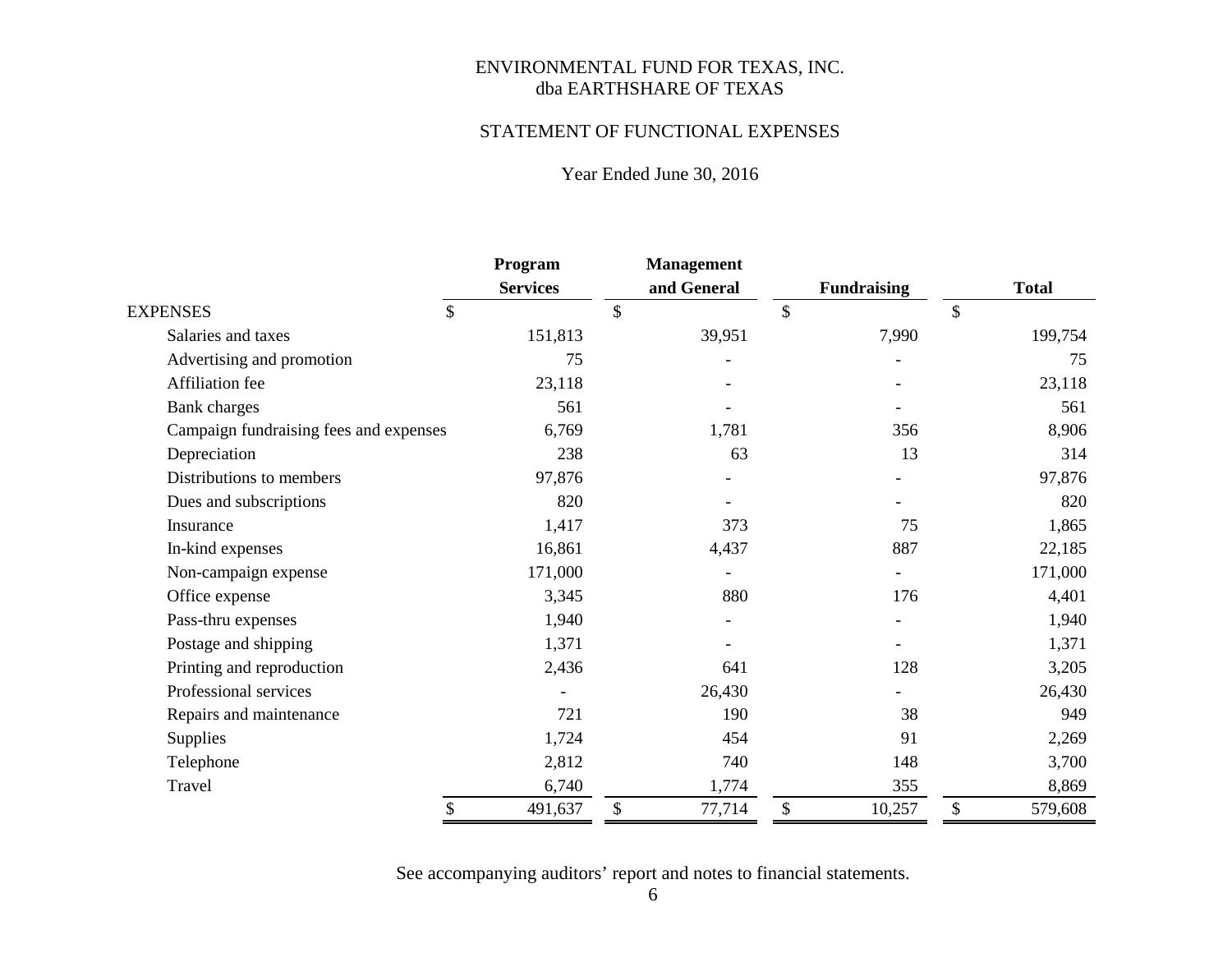# STATEMENTS OF CASH FLOWS

# Years Ended December 31, 2017 and 2016

|                                                      | 2017             | 2016           |
|------------------------------------------------------|------------------|----------------|
| CASH FLOWS FROM OPERATING ACTIVITIES                 |                  |                |
| Change in Net Assets                                 | \$<br>(124, 447) | \$<br>(33,679) |
| Adjustments to Reconcile Change in Net Assets        |                  |                |
| to Net Cash Provided (Used) by Operating Activities: |                  |                |
| Depreciation expense                                 |                  | 314            |
| Changes in assets and liabilities:                   |                  |                |
| Grants and pledges receivable                        | 15,697           | 69,947         |
| Membership dues and other receivables                | (354, 032)       | 13,757         |
| Accounts payable                                     | 1,401            | 32             |
| COACC payable                                        | 102,421          | (963)          |
| Distribution payable                                 | 353,229          | (59, 910)      |
| NET CASH PROVIDED (USED) BY OPERATING ACTIVITIES     | (5,731)          | (10,502)       |
| CASH FLOWS FROM INVESTING ACTIVITIES                 |                  |                |
| CASH FLOWS FROM FINANCING ACTIVITIES                 |                  |                |
| CHANGE IN CASH AND CASH EQUIVALENTS                  | (5,731)          | (10,502)       |
| BEGINNING CASH AND CASH EQUIVALENTS                  | 834,673          | 845,175        |
| ENDING CASH AND CASH EQUIVALENTS                     | \$<br>828,942    | \$<br>834,673  |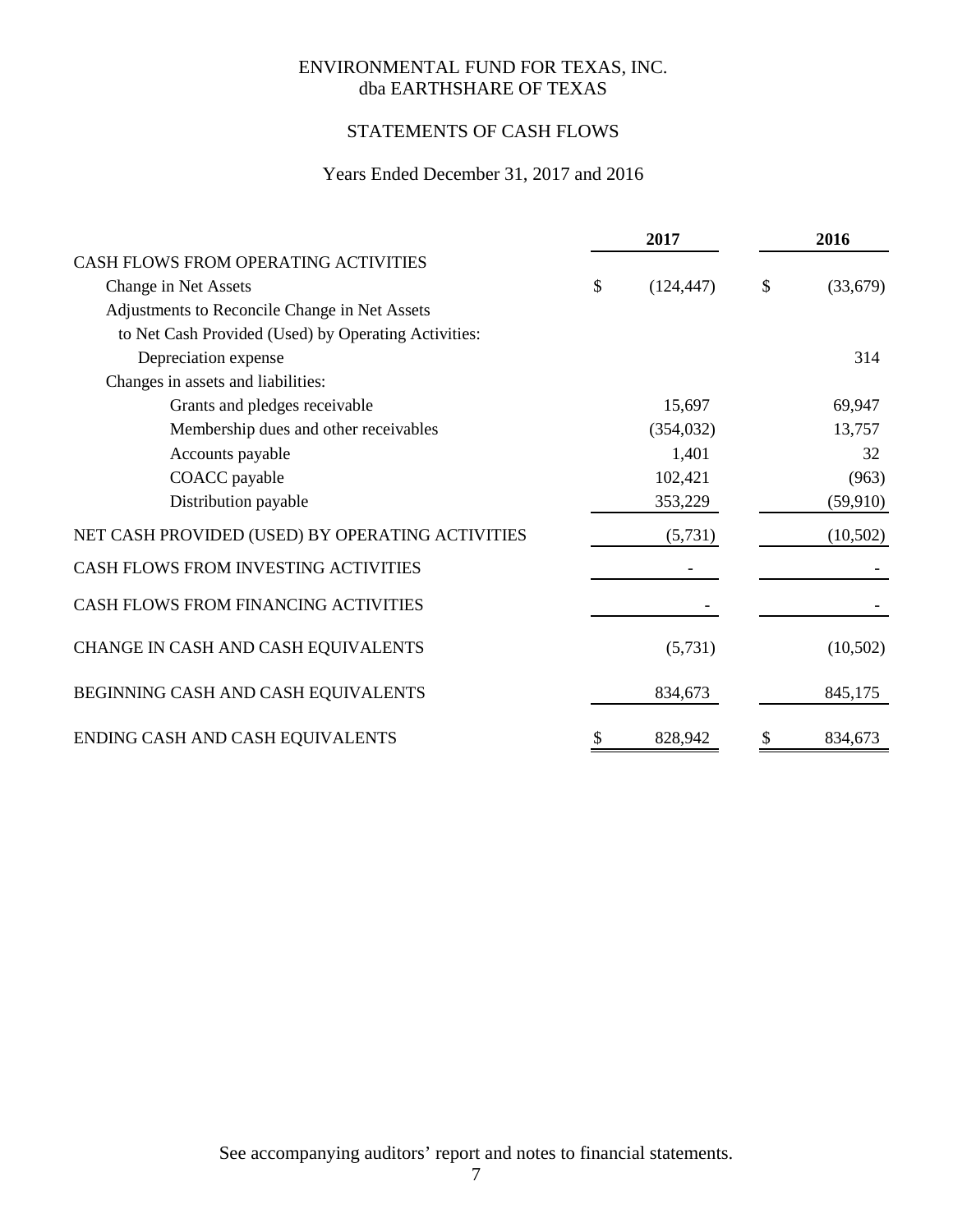#### NOTES TO FINANCIAL STATEMENTS

#### June 30, 2017 and 2016

## 1. SUMMARY OF SIGNIFICANT ACCOUNTING POLICIES

#### **Organization**

EarthShare of Texas (the "Organization") is a not-for-profit organization that was founded in 1992 as an umbrella organization of environmental groups working together to raise funds from workplace giving campaigns in Texas. The Organization represents environmental organizations dedicated to protecting our air, land, water, wildlife, and public health; and promoting environmental education. In 1997, the Organization affiliated itself with EarthShare, a national federated fund-raising organization.

Annual campaigns are conducted by the Organization to raise public support for distribution to participating agencies. Funds are raised during a campaign period, which is the time between the start of the planning, promotion, and initiation of appeals for contributions and pledges under a particular annual campaign and the formal termination date of the campaign. Most annual campaigns of the Organization are conducted in the fall of each year. The Organization distributes campaign funds using a distribution year, which is the 12-month period for which funds from a particular campaign are earmarked to be distributed to participating agencies. Distributions are made quarterly. The Organization earns administrative fees for conducting campaigns, monitoring and distributing funds to participant agencies, and other donor designated organizations.

#### **Basis of Accounting**

The financial statements have been prepared on the accrual basis method of accounting. Using this method of accounting, revenues and other support and the related accounts receivable are reported when the funds are considered earned, regardless of when the cash is received. Expenses and the related accounts payable are reported when the obligation is incurred, regardless of when the cash is disbursed.

#### **Use of Estimates**

The preparation of financial statements in conformity with accounting principles generally accepted in the United States of America requires management to make estimates and assumptions that affect the reported amounts of assets and liabilities and disclosure of contingent assets and liabilities at the date of the financial statements and the reported amounts of revenues and expenses during the reporting period. Actual results could differ from those estimates.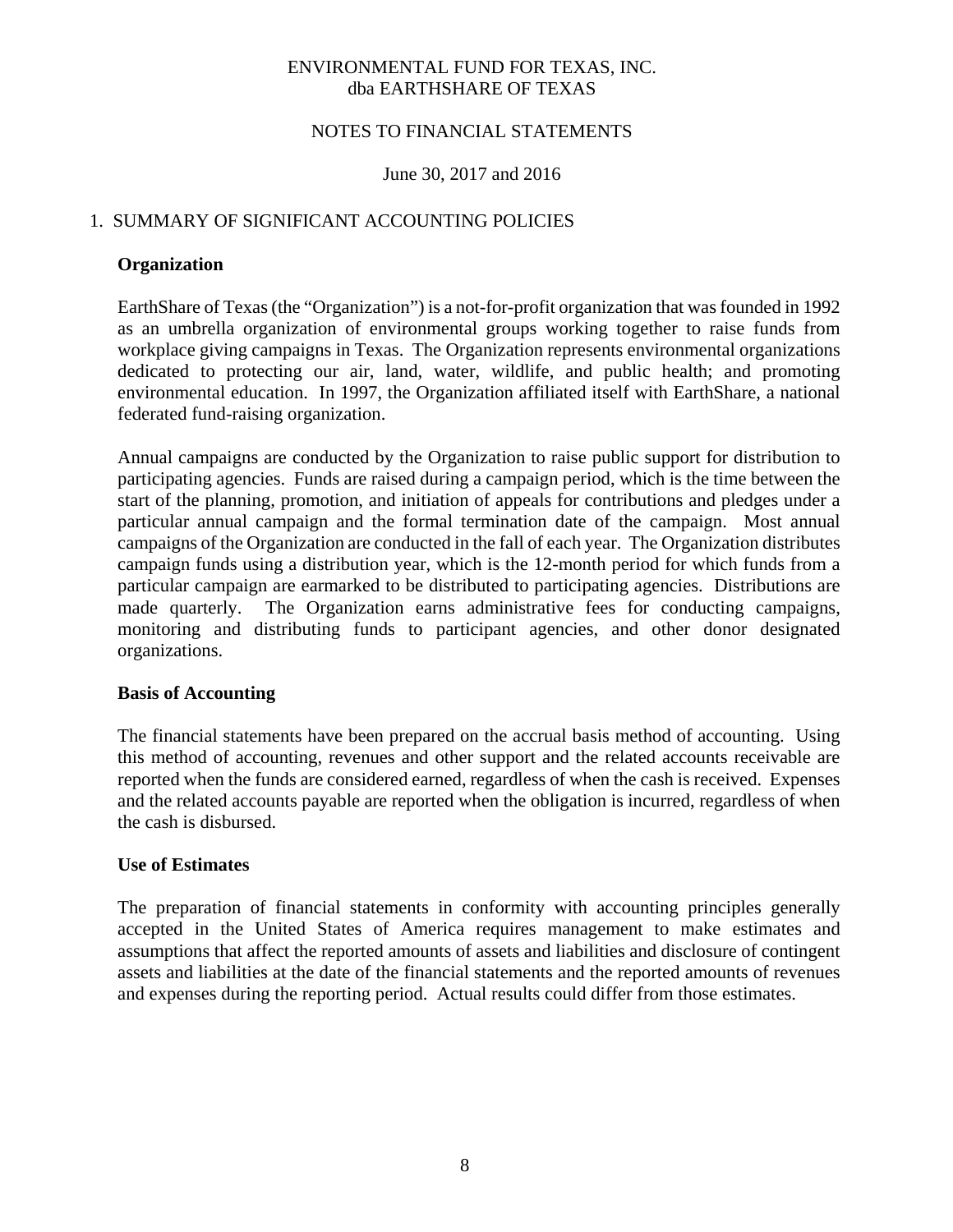#### NOTES TO FINANCIAL STATEMENTS

#### June 30, 2017 and 2016

#### 1. SUMMARY OF SIGNIFICANT ACCOUNTING POLICIES (continued)

#### **Basis of Presentation**

The Organization has adopted Accounting Standards Codification ASC 958-205, *Not-for-Profit Entities Presentation of Financial Statements*. Under ASC 958-205, the Organization is required to report information regarding its financial position and activities according to three classes of net assets: unrestricted net assets, temporarily restricted net assets, and permanently restricted net assets. The Organization reports the following net asset classes.

*Unrestricted –* These types of net assets are not subject to donor-imposed stipulations. This also includes Board–designated net assets for specific purposes, since these restrictions may be reversed by the Board at any time in the future.

*Temporarily Restricted –* These types of net assets are subject to donor-imposed stipulations, which limit their use by the Organization to a specific purpose and/or the passage of time. When a restriction expires, temporarily restricted net assets are reclassified to unrestricted net assets and reported in the statement of activities as net assets released from restrictions.

*Permanently Restricted -* Net assets subject to donor-imposed stipulations that they be maintained permanently by the Organization. The Organization did not have any permanently restricted net assets as of June 30, 2017 and 2016.

#### **Cash Equivalents**

Cash and cash equivalents as of June 30, 2017 and 2016 consist of money market accounts and operating accounts at two financial institutions in Austin, Texas. The Organization considers all highly liquid investments with original maturities of three months or less to be cash equivalents.

#### **Pledges Receivable**

Pledges are recorded in the financial statements upon receipt of pledge information from the campaigns. EarthShare honors designations made to each member organization. As all pledges are expected to be collected within one year, they are recorded at their net realizable value, which approximates fair value. This is achieved by creating allowances for estimated uncollectible pledges and for estimated costs incurred by others (shrinkage). There were no allowances for doubtful accounts as of June 30, 2017 and 2016.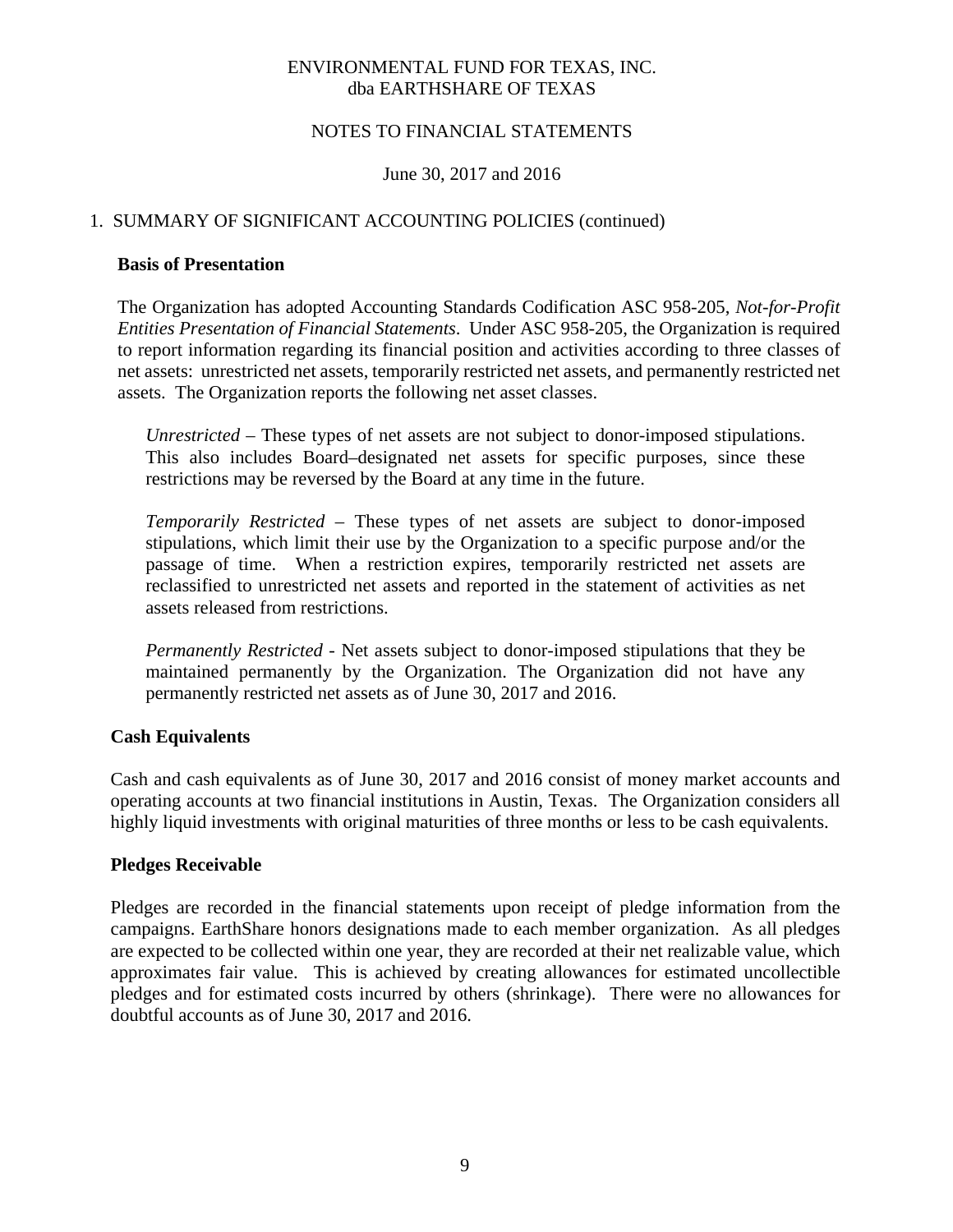#### NOTES TO FINANCIAL STATEMENTS

#### June 30, 2017 and 2016

## 1. SUMMARY OF SIGNIFICANT ACCOUNTING POLICIES (continued)

#### **Contributions and Grants**

Contributions and grants are recognized when unconditionally promised to or received. Contributions are recorded as unrestricted or temporarily restricted support depending upon the existence and/or nature of any donor restrictions. The Organization receives contributions and other resources whose use is limited by stipulations that are more specific than the broad limits resulting from the nature and purpose of the Organization and its programs. Resources (net assets) with such stipulations that either expire by passage of time or can be fulfilled by actions of the Organization are reported as temporarily restricted net assets. Net assets released from accompanying stipulations due to the Organization's actions are reported as net assets released from restrictions and reported as transfers from temporarily restricted net assets to unrestricted net assets. As of June 30, 2017 and 2016, the Organization had temporarily restricted assets of \$4,578 and \$64,120, respectively, and no permanently restricted net assets.

#### **Receivables**

Pledges, grants and membership dues receivable report promises to give, amounts owed due to contractual relationships, or membership fees due from participating agencies. Any allowance for uncollectible amounts is based on prior years' collection experience, the age of the receivable, and management's analysis of any other specific circumstances related to individual receivables. The allowance for uncollectible accounts is considered an accounting estimate. This estimate may be adjusted as more current information becomes available and any adjustment could be significant. There were no balances for allowances for uncollectible accounts as of June 30, 2017 or 2016 as all balances were deemed collectible by management.

#### **Property and Equipment**

Property and equipment items in excess of \$500 are capitalized at cost, including costs of significant improvements. Depreciation is computed on a straight-line basis using estimated useful lives of three to ten years. When assets are retired, or otherwise disposed of, the cost and related accumulated depreciation are removed from the accounts, and any resulting gain or loss is recognized in the period. Maintenance and repairs are charged to expense as incurred.

#### **Distributions Payable**

Pledges and that are designated to EarthShare's member agencies are recorded as distributions payable. Cash received from campaigns is allocated to each participating member agency in the ratio that each agency was designated from the relevant campaign. Their share of undesignated pledges is calculated based upon a board-approved formula. Prior to the quarterly distribution of the campaign receipts to the members, expenses approved by the members of EarthShare are deducted and are recorded as administrative charges for raising funds on behalf of others.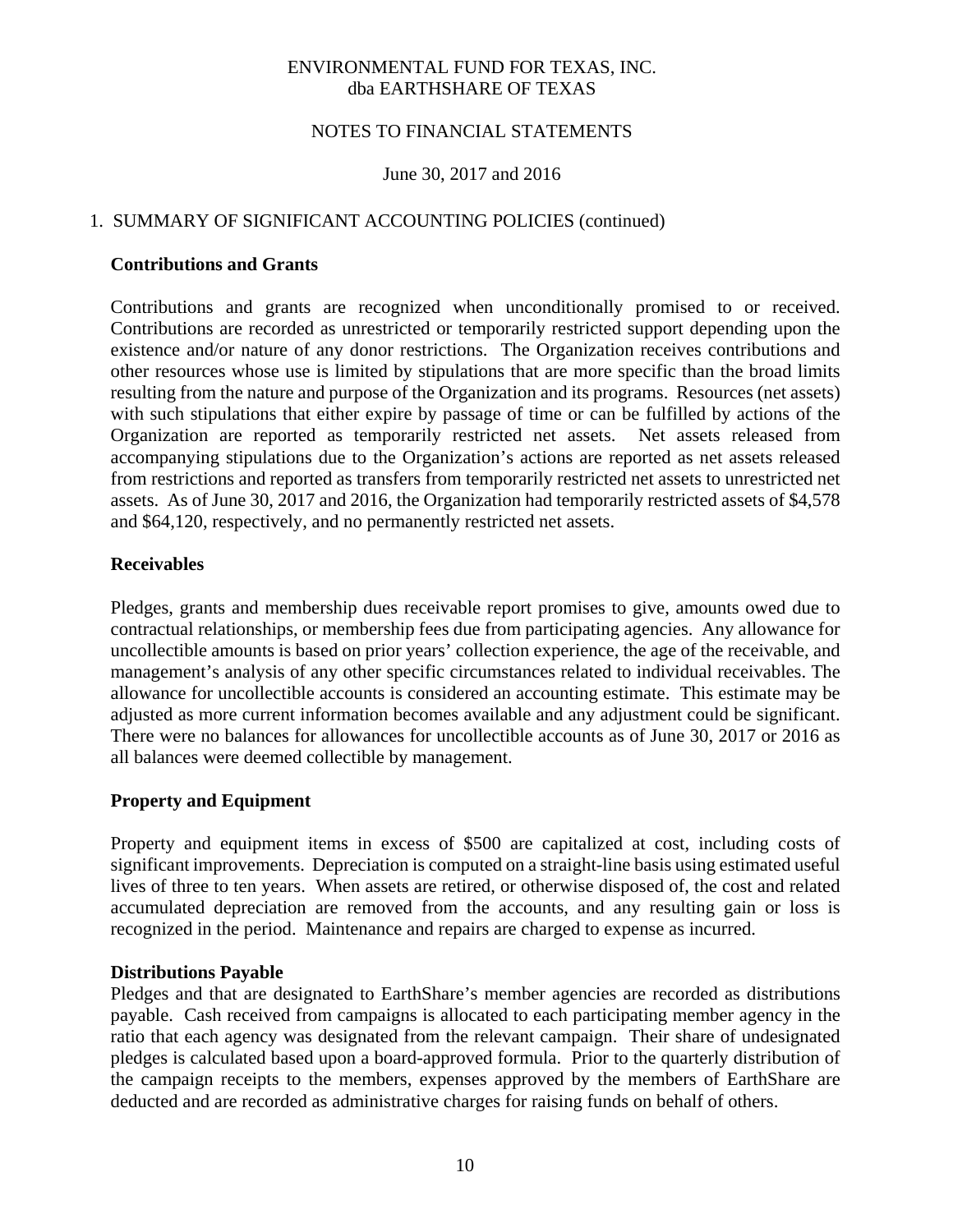#### NOTES TO FINANCIAL STATEMENTS

#### June 30, 2017 and 2016

## 1. SUMMARY OF SIGNIFICANT ACCOUNTING POLICIES (continued)

#### **COACCC Funds Payable**

Pledges and contributions that are designated to EarthShare's member agencies that are received from participating City of Austin employees are recorded as City of Austin Combined Charities Campaign ("COACCC") funds payable. Cash received is allocated to each participating member agency in the ratio that each agency was designated from the donor. Their share of undesignated pledges is calculated based upon a ratio derived from the percent of designated funds received. Fund are distributed on a bi-monthly basis and administrative charges are deducted on the first distribution of the year.

#### **Advertising**

Advertising costs are expenses as incurred. Advertising expense totaled \$1,231 and \$75 for the years ending June 30, 2017 and 2016, respectively.

#### **Functional Expenses**

Common costs such as salaries and benefits, supplies and other costs are allocated between program services, management and general, and fund raising by management's judgement of the activities that benefit from the costs. The allocation of costs is reviewed periodically and the allocations revised, if necessary, to reflect changes in activities. The allocation of costs is considered an accounting estimate. The estimate may be adjusted as more current information becomes available and any adjustment could be significant.

#### **Income Taxes**

The Organization is exempt from federal income taxes under Internal Revenue Code Section  $501(c)(3)$ . Therefore, no provision for income taxes is included in the financial statements. Earthshare believes it is no longer subject to examination by the IRS for years prior to 2013. The Organization has adopted FASB ASC 740-10, Accounting for Uncertainty in Income Tax. That standard prescribes a minimum recognition threshold and measurement methodology that a tax position taken or expected to be taken in a tax return is required to meet before being recognized in financial statements. It also provides guidance for de-recognition, classification, interest and penalties, accounting in interim periods, disclosure, and transition.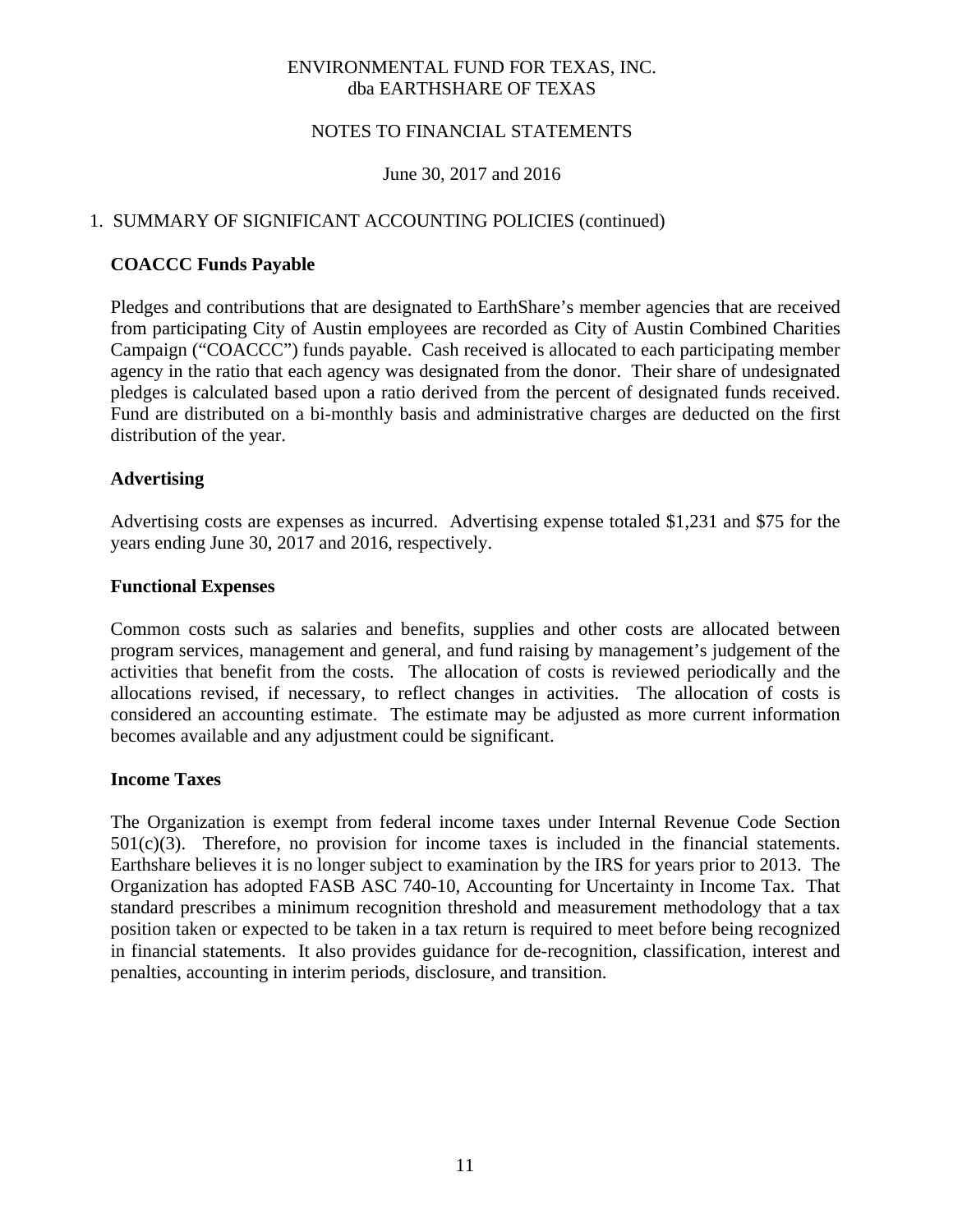## NOTES TO FINANCIAL STATEMENTS

## June 30, 2017 and 2016

## 1. SUMMARY OF SIGNIFICANT ACCOUNTING POLICIES (continued)

#### **Concentration of Credit Risk**

Financial instruments which potentially subject the Organization to concentrations of credit risk consist principally of cash and cash equivalents, beneficial interest and accounts receivable. Cash and cash equivalent accounts exceeded the maximum Federal Deposit Insurance Corporation limits by \$469,938 and \$89,553 at June 30, 2017 and 2016.

#### **Reclassifications in Prior Year Financial Statements**

Certain reclassifications have been made to the prior year's financial statements to conform to the current year's presentation.

#### 2. FAIR VALUE OF FINANCIAL INSTRUMENTS

The requirements of Fair Value Measurements and Disclosures of the Accounting Standards Codification apply to all financial instruments and all nonfinancial assets and nonfinancial liabilities that are being measured and reported on a fair value basis. Fair value is a market-based measurement, not an entity-specific measurement. For some assets and liabilities, observable market transactions or market information might be available. For other assets and liabilities, observable market transactions and market information might not be available. However, the objective of a fair value measurement is the same in both cases – to estimate the price at which an orderly transaction to sell the asset or to transfer the liability would take place between market participants at the measurement date under current market conditions (that is, an exit price). Fair Value Measurements and Disclosures also establish a fair value hierarchy that prioritizes the inputs used in valuation methodologies into the following three levels:

- Level 1 Inputs Quoted prices (unadjusted) in active markets for identical assets or liabilities that the reporting entity can access at the measurement date.
- Level 2 Inputs Inputs other than quoted prices included with Level 1 that are observable for the asset or liability either directly or indirectly.
- Level 3 Inputs Unobservable inputs for the asset or liability.

The carrying values of the current assets and current liabilities approximate their fair value due to their short-term, highly liquid nature.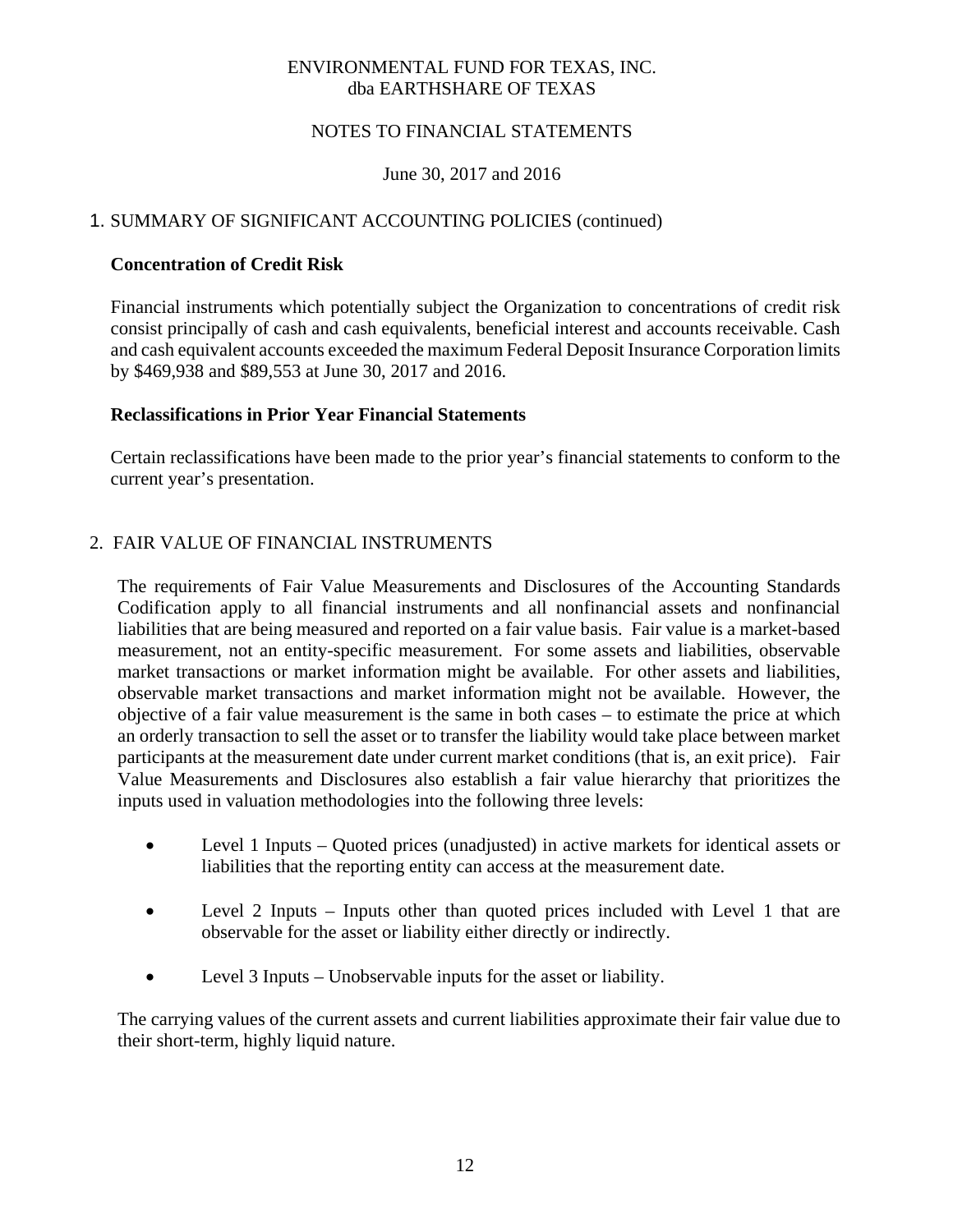#### NOTES TO FINANCIAL STATEMENTS

#### June 30, 2017 and 2016

## 3. DESCRIPTION OF PROGRAM AND SUPPORTING SERVICES

The following program and supporting services are included in the accompanying financial statements:

*Program Services*: The Organization conducts annual campaigns to raise public support for distribution to participating agencies.

#### *Supporting Services:*

- Management and General Provides management and administrative functions necessary to ensure a proper office, articulates organizational strategies and administrative policies of the President and Board of Directors, maintains competent legal services for program administration, and properly manages the financial and budgetary responsibilities of the Organization.
- Fundraising Costs allocated to fundraising are direct costs related to specific campaigns operated by the Organization. Fundraising costs totaled \$844 and \$10,257 for the years ended June 30, 2017 and 2016, respectively.

#### 4. FURNITURE, FIXTURES AND EQUIPMENT

Furniture, fixtures and equipment as of June 30 consisted of the following:

|                                | 2017                     | 2016    |
|--------------------------------|--------------------------|---------|
| Equipment                      | 9.607                    | 9,607   |
| Less: Accumulated depreciation | (9,607)                  | (9,607) |
| Fixed assets, net              | $\overline{\phantom{0}}$ |         |

Depreciation expense was \$0 and \$4,358 for the years ended June 30, 2017 and 2016, respectively.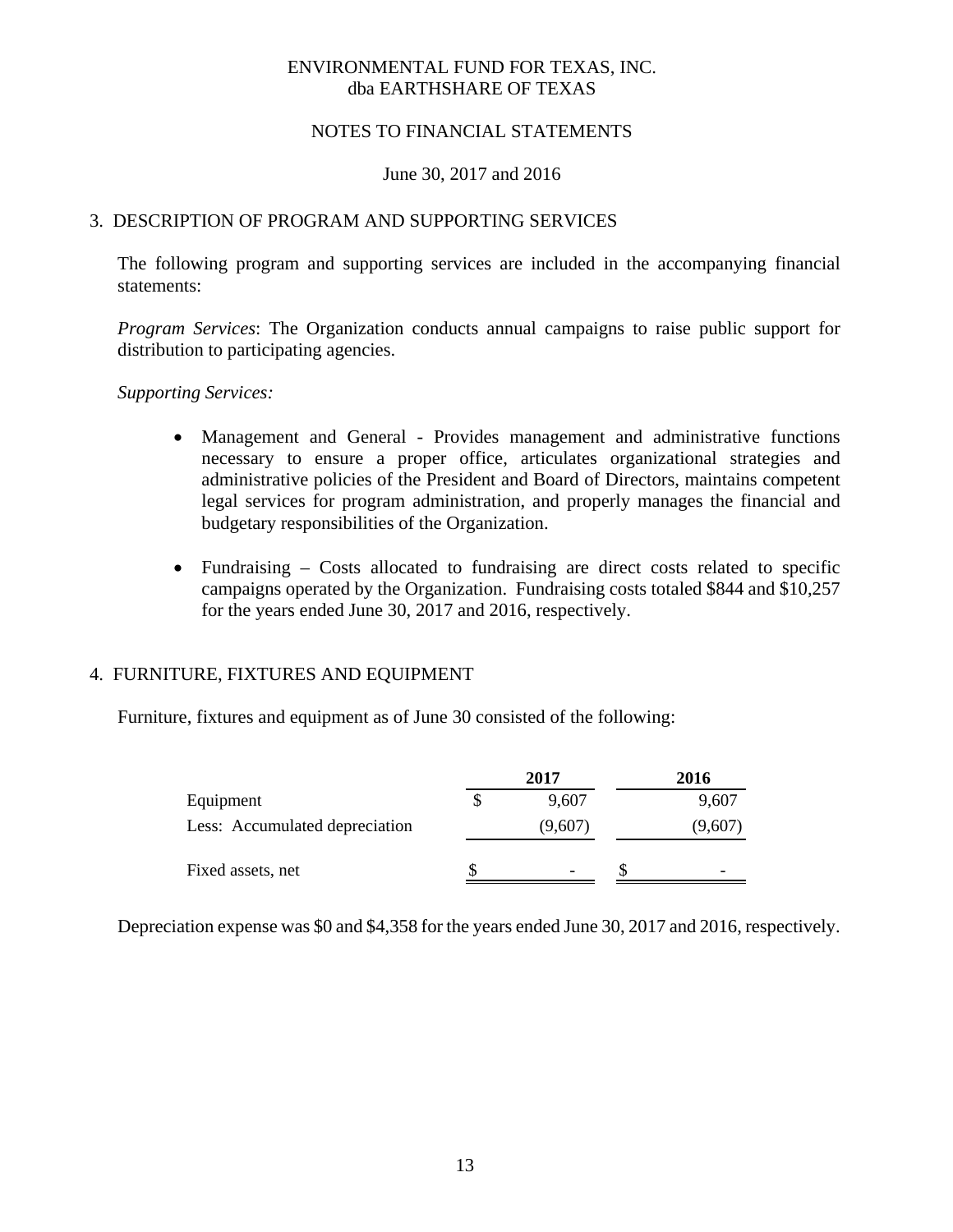#### NOTES TO FINANCIAL STATEMENTS

June 30, 2017 and 2016

## 5. COMMITMENTS AND CONTINGENICES

#### **Leases**

The Organization leases certain office equipment under operating leases. Minimum future rentals for equipment leases as of June 30, 2017 are as follows:

| For the year ended December 31, | Amount |
|---------------------------------|--------|
| 2018                            | 1,599  |
| 2019                            | 932    |
| 2020                            |        |
| 2021                            |        |
| 2022 and thereafter             |        |
|                                 |        |

Equipment rental expense for the years ended June 30, 2017 and 2016 was \$2,338 and \$1,995 respectively.

## 6. UNDESIGNATED DISTRIBUTIONS

Public support received during the annual campaign, not designated for a specific participant organization, is to be allocated and distributed to participant agencies based on a formula determined by the governing board and approved by the membership council.

Such undistributed funds are to be allocated equally to fully participating agencies. The allocations are to be tracked and reported to participant agencies and no interest is to accumulate on undistributed funds. Whenever the Board authorizes payments on deferred distributions, the payments will be pro-rata to participant agencies. If a participant agency resigns and is in good standing, the agency may receive its deferred distribution wherever a payment occurs. However, if a participant agency is terminated, its deferred distribution reverts to the Organization.

#### 7. RETIREMENT PLAN

The Organization offers full time employees the opportunity for participation in a contributory retirement plan. \$ The Organization matches employees' contributions up to 3% of salary. The expense to the Organization for the years ended June 30, 2017 and 2016 was \$3,673 and \$0, respectively.